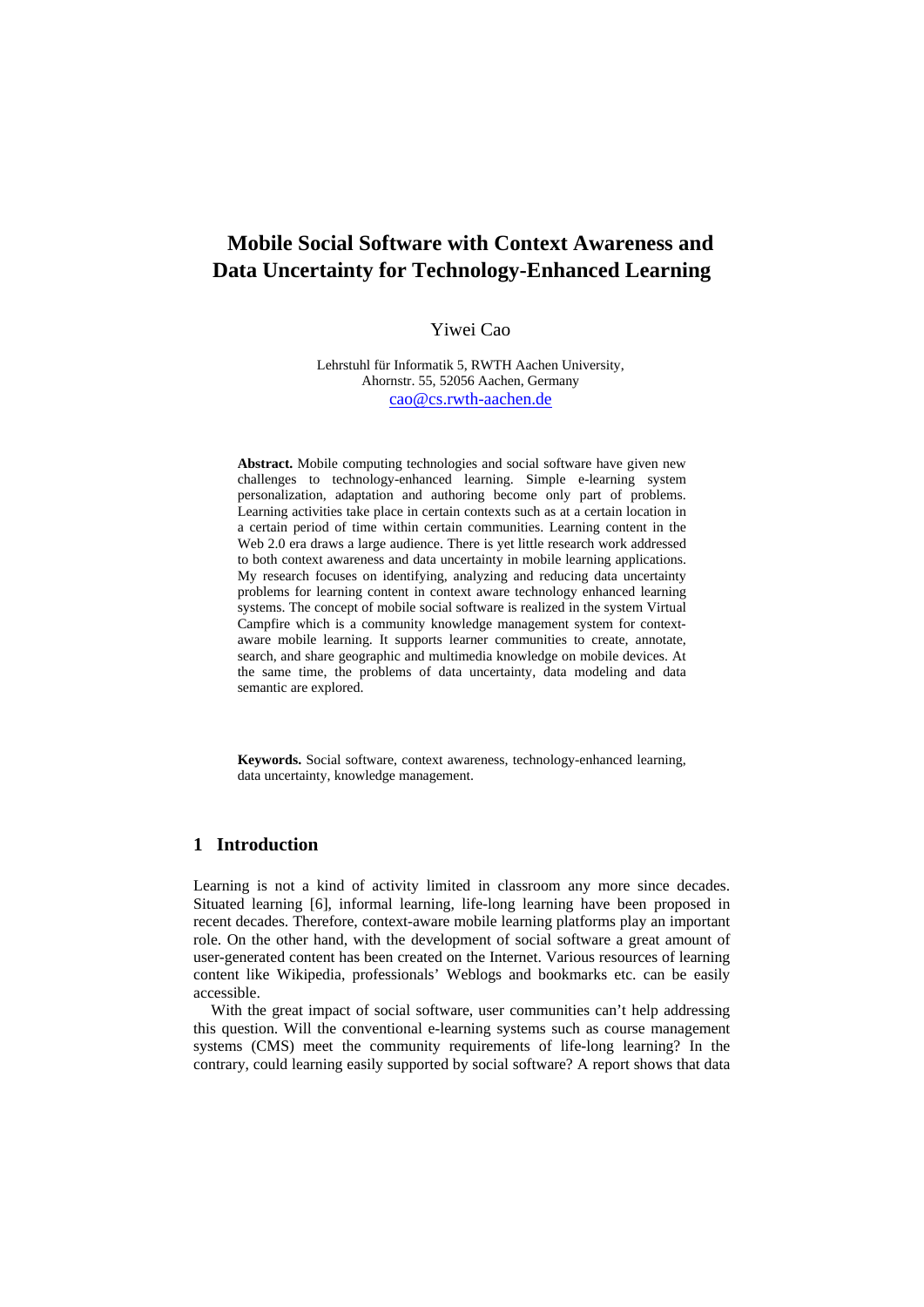volume increases all the time at a rate of 60% last year. Social software even creates more and more data in future. With this growth ratio knowledge management and information search and retrieval are getting more and more important. Learning communities want to get the right knowledge at right time. So certain context is crucial for this issue. Future technology-enhanced learning is supposed to support sufficient context awareness that learning communities need.

Web applications especially social software is based on ubiquitous content and communities. Diverse factors lead to data uncertainty and can be categorized in three groups. Firstly, spatial temporal uncertainty is highly relevant to context-aware technology-enhanced learning systems. Secondly, community uncertainty is represented by interests and vocabularies of communities. Among it, a lot of Web uncertainty representation [8] is associated tightly with communities. Thirdly, device uncertainty is resulted from limited capacity of mobile devices. An example of data uncertainty in context-aware technology-enhanced learning could be getting the right knowledge about a monument on site, since there is much uncertain data collected at research histories with historians' different induction and interpretation.

My research focuses on identifying, analyzing and reducing data uncertainty problems for learning content in context-aware learning social software. The research question could be decomposed as the following several sub questions. How is knowledge among various types of social software such as WiKis and Weblogs? What kind of data uncertainty is relevant for context-aware technology-enhanced learning? Consequently, how can it be reduced?

The concept is realized in the mobile social software Virtual Campfire which is a community knowledge management system for context-aware learning. It supports learner communities to create, annotate, search, and share multimedia knowledge with context awareness on mobile devices. At the same times, the problems of data uncertainty, data modeling and data semantic are explored.

The rest of the paper is organized as follows. Section 2 outlines the current knowledge of the problem domain as well as the state of art solutions. My approach to knowledge management with Virtual Campfire is proposed in Section 3. Concrete applications are introduced in Section 4. Section 5 gives discussion about the contribution of the research and open questions.

### **2 Related work**

Data quality is a general problem in data management. Hence, the data quality of elearning systems is often assumed to be good. A great amount of data is generated by users. Correspondingly, the data quality of Web data for learning is especially crucial. In the real world, data could be incomplete, imprecise, and even maliciously manipulated.

Therefore, information quality is a crucial metric of the evaluation of information systems, together with the system quality metric. With the explosion of information in the Internet nowadays, information quality issues are taken more and more consideration in design, implementation and maintenance of information systems. Accordingly, the cost of improvement of information quality rises all the time.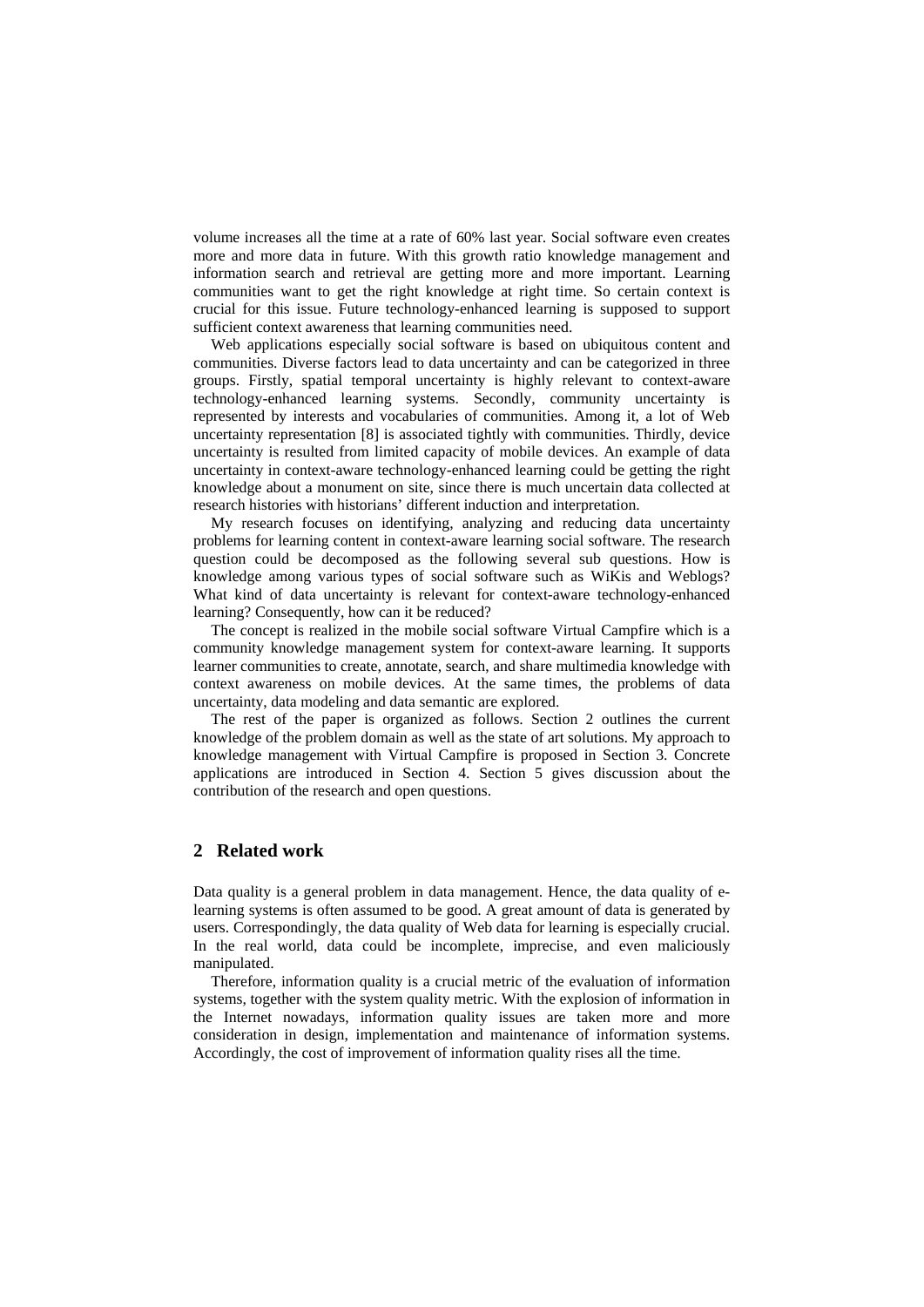

**Fig. 1.** Data quality classification schema (Adapted from [7])

Traditional information systems were applied to process business data, which often consists of exact numbers. There are no approximate or imprecise queries. Knowledge of the real world is almost always imperfect. Thus, how to manage information under uncertainty has been discussed as a challenge for the further development of database managements systems in future at the database Lowell meeting [1]. This problem is typical and acute in context-aware technology-enhanced learning. In most cases, however, data uncertainty problem has been recognized and paid attention in government, commercial and industrial environment. In scientific field, scientists have dealt with data uncertainty by means of mathematical methodology. For example, probabilistic theory and statistics [3] have been applied to handle sensor data and geospatial data. And spatial data uncertainty has been handled with spatial data mining techniques [5]. In conclusion, a data quality classification schema concluded in [7] is extended in Figure 1 for context-aware technology-enhanced learning.

# **3 Virtual Campfire: mobile knowledge management for contextaware technology-enhanced learning**

In the conventional e-learning or course management systems, content has been created according to certain predefined course in school or high education. With the development of mobile technologies, more and more Internet applications will run on mobile devices. It makes context-aware learning anywhere at any time via handheld mobile devices possible. Future technology-enhanced learning will only be successful, if the running applications based on low cost mobile network infrastructure are well developed to meet the requirements of context-aware learning content delivery. Performance, reliability, security and energy-efficiency are meanwhile important measurement.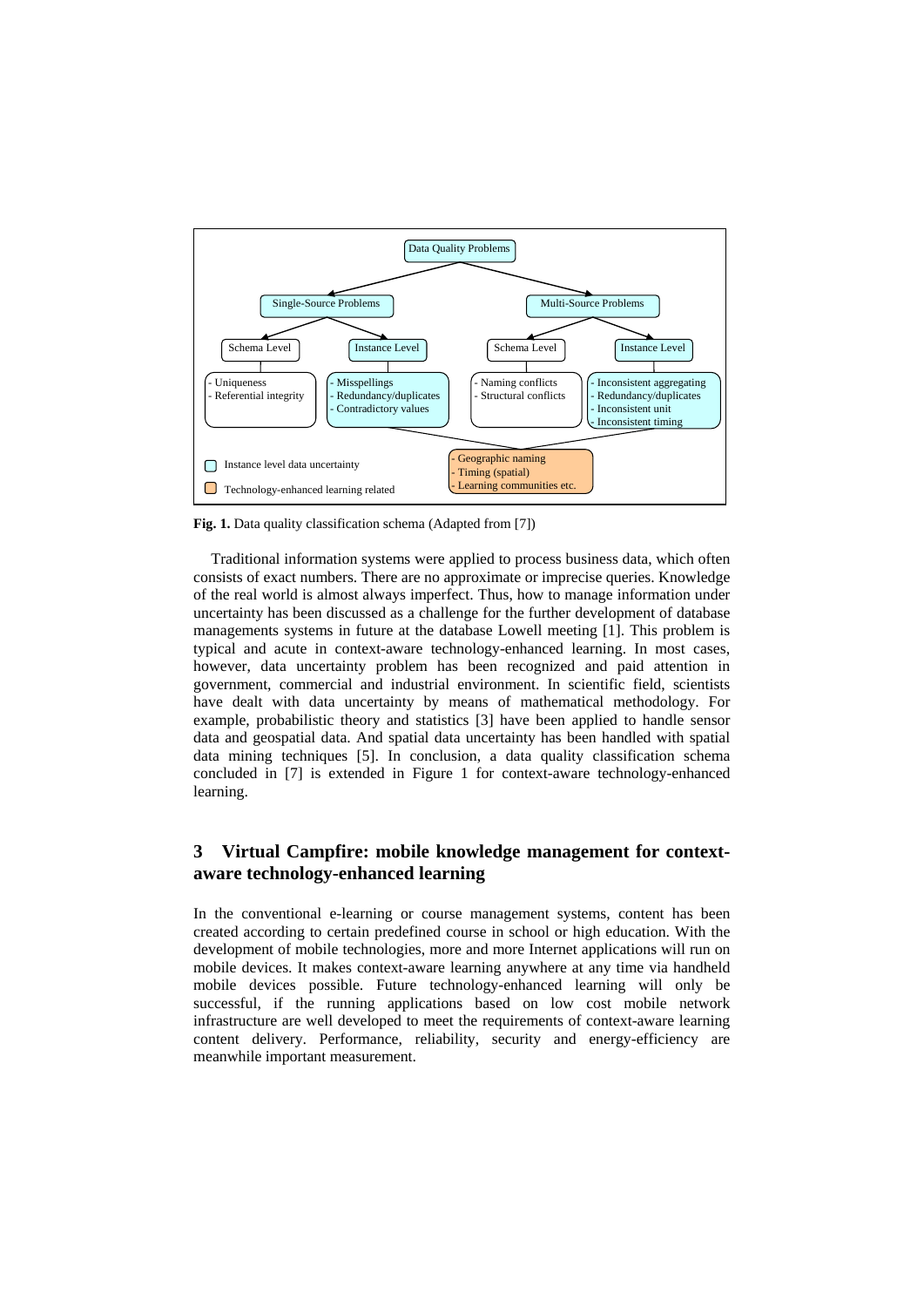I propose the concept of a category of mobile social software called Virtual Campfire for knowledge management (cf. Figure 2). It enables professionals to collect, manage and retrieve cultural heritage information and to create and share multimedia stories among wide learning communities with context awareness.

As declared in Web 2.0 motto, data is *the next Intel Inside*. Communities who generate data are in fact the main data creation source. Social network analysis methods are applied to visualize and discover development of communities. Communities enrich learning multimedia repositories in an informal way, for example, through taking videos and pictures as well as writing Weblogs. Furthermore, learning communities can create learning content by tagging existing multimedia content. Hence, a set of services such as location-based services and metadata based multimedia annotation tools can be applied to facilitate these functionalities. Meanwhile, not only multimedia but also spatiotemporal and cultural standards can be applied to organize the multimedia content on mobile devices.



**Fig. 2.** Concept of Virtual Campfire as an example of mobile social software for technologyenhanced learning

Since context awareness has a wide spectrum of definition. Generally speaking, it is related to different aspects or factors according to the context. It differs quite greatly in business process modelling context and B2C eCommerce. Even in technology-enhanced learning environments, context can refers to distinguishing issues, if the professional communities vary. Physical contexts including spatiotemporal and device hardware and community contexts are to be modelled comprehensively.

Spatial data uncertainty has been an important issue in spatial data mining. Much important hidden uncertain information can be retrieved in the field of cultural heritage management by means of spatial data mining. My aim is to identify and analyze the problems of spatial data uncertainty that the learners encounter in cultural heritage management. In addition, data lineage retrieval [2][4], data modeling and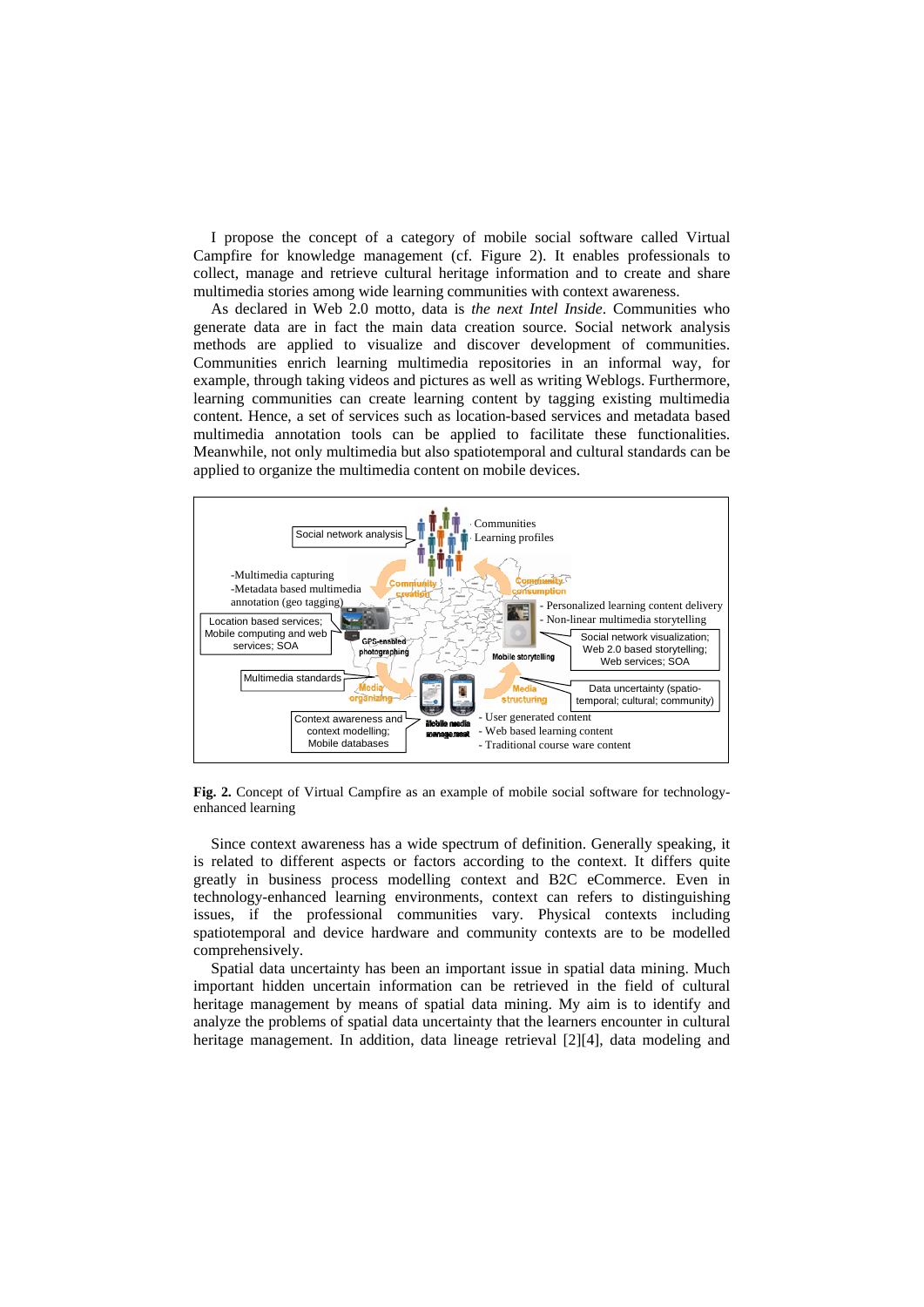metadata techniques are discussed to potentially manage and reduces uncertainty and to perform data cleaning in context-aware technology-enhanced learning applications.

Furthermore, storytelling has a great impact on human life. I aim at fostering this tradition with the state-of-the-art information technologies. Exploring digital storytelling with geographic information for learning purpose in the Web 2.0 era, three aspects non-linear storytelling for learning communities, location context, and metadata-driven multimedia integration need to be researched on. The virtual campfire system can be widely used and has its significance especially in communities which face problems at meeting up and storytelling in the real world.

In short, the context-aware learning multimedia life circle comes to a closure via the four main processes: community creation, media organizing, media structuring and community consumption (cf. Figure 2).

### **4 The UMIC project as a case study for proof of concept**

The conceptual approaches for context-aware technology-enhanced learning can be realized within the excellence research cluster UMIC. Functional and non-functional requirements of future mobile web services and applications are analysed and adapted to the mobile contexts. Starting from the requirement analysis results I will design mobile applications to meet future use scenarios, based on context modelling and social network analysis approaches etc.

In mobile computing data uncertainty problems are raised at different layers ranging from devices, network layers to application layers. Varieties of mobile devices make diversity of information perception. Instability and inefficiency of mobile networks lead to further uncertain data. In the application domains especially in context-aware technology-enhanced learning, various user communities often have different data and data sources concerning trust, authorities and standardization factors. So data uncertainty is one of the most universal and typical challenges in mobile data management. In addition, Web 2.0 and social software give rise to new development paradigm in the mobile application area for mobile communities. Reliable infrastructures such as Service Oriented Architectures (SOA) are needed in order to support mobile communities and ubiquitous digital social networks. The research results may provide capabilities for more sophisticated approaches to cultural heritage management, crisis relief work and tourism guide on site.

Detailed research work is divided into mobile data management, mobile application architecture and on site evaluation. At the stage of system design of Virtual Campfire, the mobile social software platform Virtual Campfire is designed based on the pre-designed data model and requirement analysis. A data model for context-aware learning within cultural heritage learning communities has been proposed in Figure 3: left. The learning content consists of cultural heritage object, the related multimedia and events. The learning communities can be managed by the existing Light Application Server (LAS) framework with community hosting services. Data uncertainty problem might happen in each entity in various contexts. The potential minimization approach is the employment of XML based multimedia metadata such as MPEG-7 and the media-centric methodology.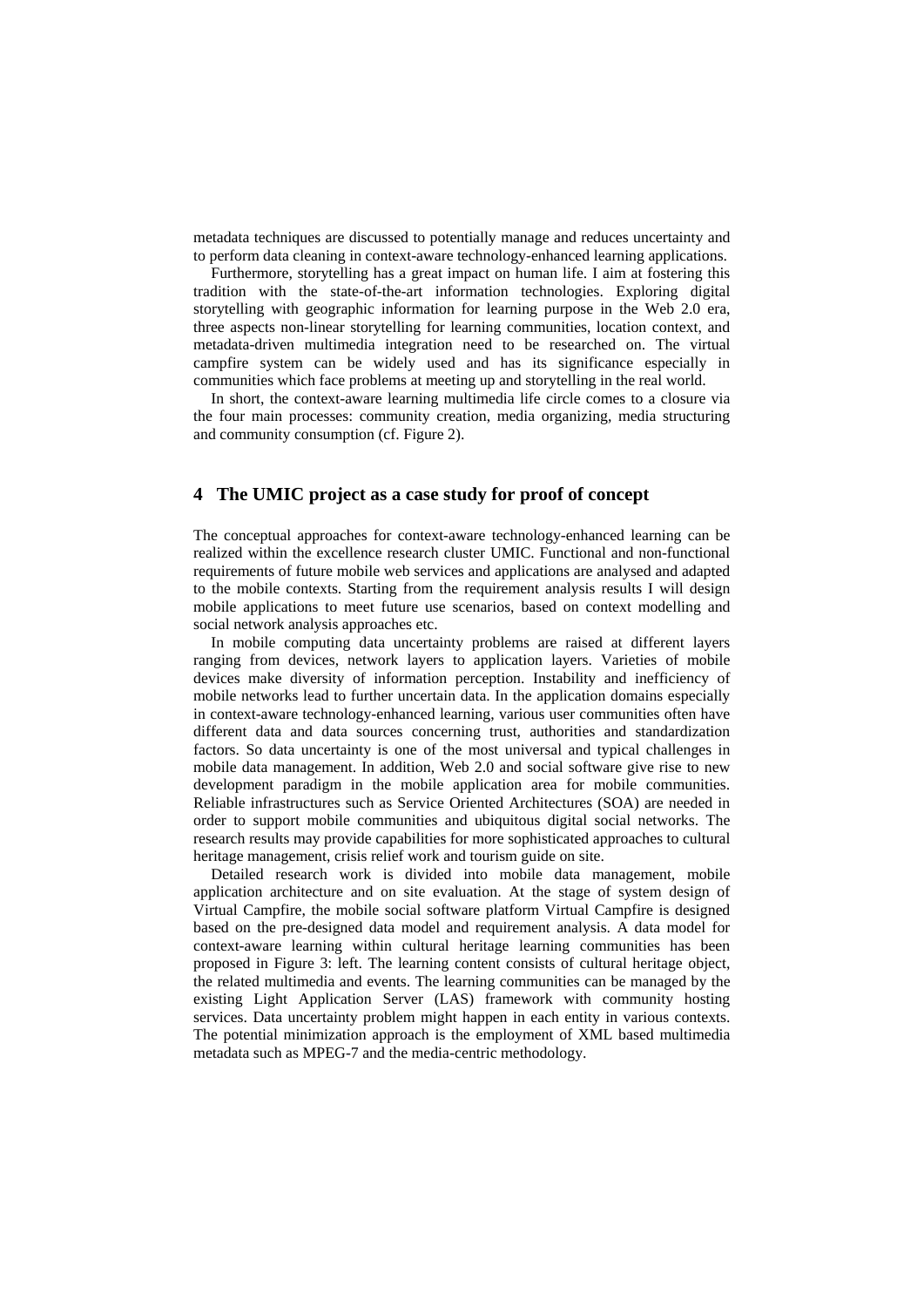A prototype for mobile data management is designed and implemented for demonstrations (cf. Figure 3: right). The prototype of Virtual Campfire will be evaluated on site for cultural heritage learning communities in Afghanistan. The evaluation result will be used to improve system implementation of Virtual Campfire.



**Fig. 3.** left: Data modelling of Virtual Campfire; right: the screenshot of the first prototype with the map based search and multimedia search functions.

This sub component of Virtual Campfire can be used as a tool for technology enhanced learning within the professional cultural communities and can be further easily extended, thanks to the service oriented architecture. People who are interested in learning cultural heritage knowledge can use this platform to collect and create cultural heritage content on site with spatiotemporal and community context awareness. At this stage, data uncertainty aspects will be reduced through metadata based social tagging and the other functionalities. At the stage of learning content delivery, user interacted non-linear storytelling will be employed to reuse the learning content via some social ranking. Besides, Wikis, Weblogs and social bookmarking and the other desktop based social software can be integrated to enrich learning content for the cultural heritage learning communities.

### **5 Contributions and Discussion**

In conclusion, my dissertation concentrates on two important questions in mobile computing for technology enhanced learning. One is the data uncertainty problem and the other is the context awareness problem. Hence, this combined starting point is a new view point in this research area. There's little work done in mobile social software for learning, because social software is considered as more a successful market label than research challenge. I consider mobile social software an efficient